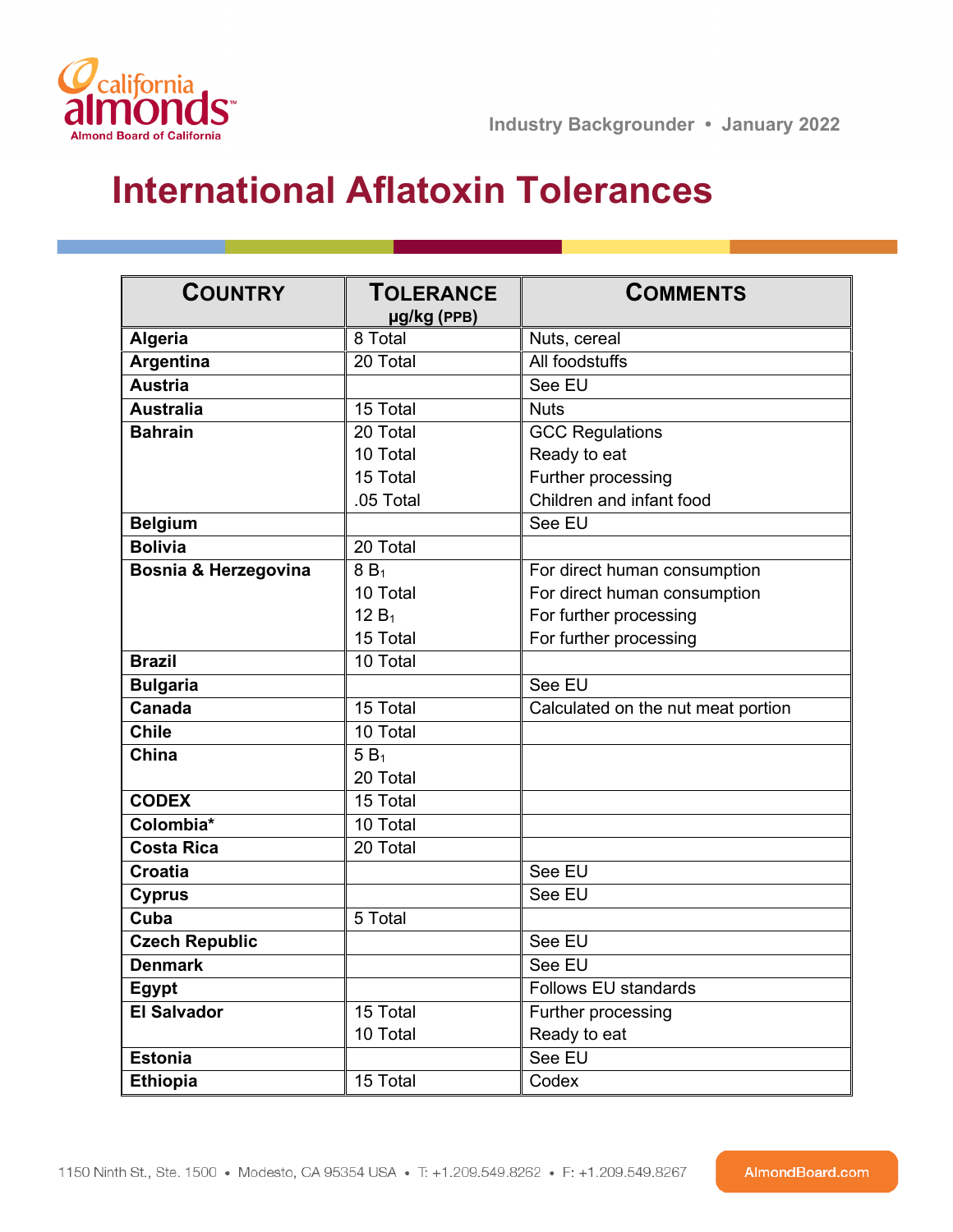| <b>COUNTRY</b>                             | <b>TOLERANCE</b>              | <b>COMMENTS</b>                             |
|--------------------------------------------|-------------------------------|---------------------------------------------|
| <b>EU 27:</b>                              | µg/kg (PPB)                   |                                             |
|                                            | 10 Total $(8 B_1)$            | Almonds and pistachios ready to eat         |
| Austria, Belgium, Bulgaria,                |                               |                                             |
| Cyprus, Czech Republic,                    | 4 Total $(2 B_1)$             | Peanuts ready to eat                        |
| Denmark, Estonia, Finland,                 |                               |                                             |
| France, Germany, Greece,                   | 10 Total $(5 B_1)$            | Hazelnuts and brazil nuts ready to eat      |
| Hungary, Ireland, Italy,                   | 15 Total (12 $B_1$ )          | Almonds<br>and<br>pistachios for<br>further |
| Latvia, Lithuania,                         |                               | processing                                  |
| Luxembourg, Malta,<br>Netherlands, Poland, |                               |                                             |
| Portugal, Romania,                         | 15 Total $(8 B_1)$            | Peanuts, hazelnuts, and brazil nuts for     |
| Slovakia, Slovenia, Spain,                 |                               | further processing                          |
| Sweden, and the UK                         |                               |                                             |
| <b>Finland</b>                             |                               | See EU                                      |
| <b>France</b>                              |                               | See EU                                      |
| Germany                                    |                               | See EU                                      |
| <b>Greece</b>                              |                               | See EU                                      |
| <b>Guatemala</b>                           | 15 Total                      | Codex                                       |
| <b>Honduras</b>                            | 15 Total                      | Further processing                          |
|                                            | 10 Total                      | Ready to eat                                |
| <b>Hong Kong</b>                           | 15 Total (15 B <sub>1</sub> ) | Foods                                       |
|                                            | 20 Total (20 B <sub>1</sub> ) | Peanuts                                     |
| <b>Hungary</b>                             |                               | See EU                                      |
| <b>Iceland</b>                             |                               | See EU                                      |
| India                                      | 15 Total                      | Further processing                          |
|                                            | 10 Total                      | Ready to eat                                |
| <b>Indonesia</b>                           | 15 $B_1$                      |                                             |
|                                            | 20 Total                      |                                             |
| Iran*                                      | 15 Total $(5 B_1)$            |                                             |
| Ireland                                    |                               | See EU                                      |
| <b>Israel</b>                              | 15 Total $(5 B1)$             | <b>Israel National Food Service</b>         |
| <b>Italy</b>                               |                               | See EU                                      |
| Japan                                      | 10 Total                      |                                             |
| Jordan                                     | 15 Total (12 B <sub>1</sub> ) | Codex-Further processing                    |
|                                            | 10 Total ( $8B_1$ )           | Ready to eat                                |
| Kenya                                      | 20 Total                      |                                             |
|                                            | 15 Total                      | Further processing                          |
|                                            | 10 Total                      | Ready to eat                                |
| <b>Korea</b>                               | 10 $B_1$                      |                                             |
|                                            | 15 Total                      |                                             |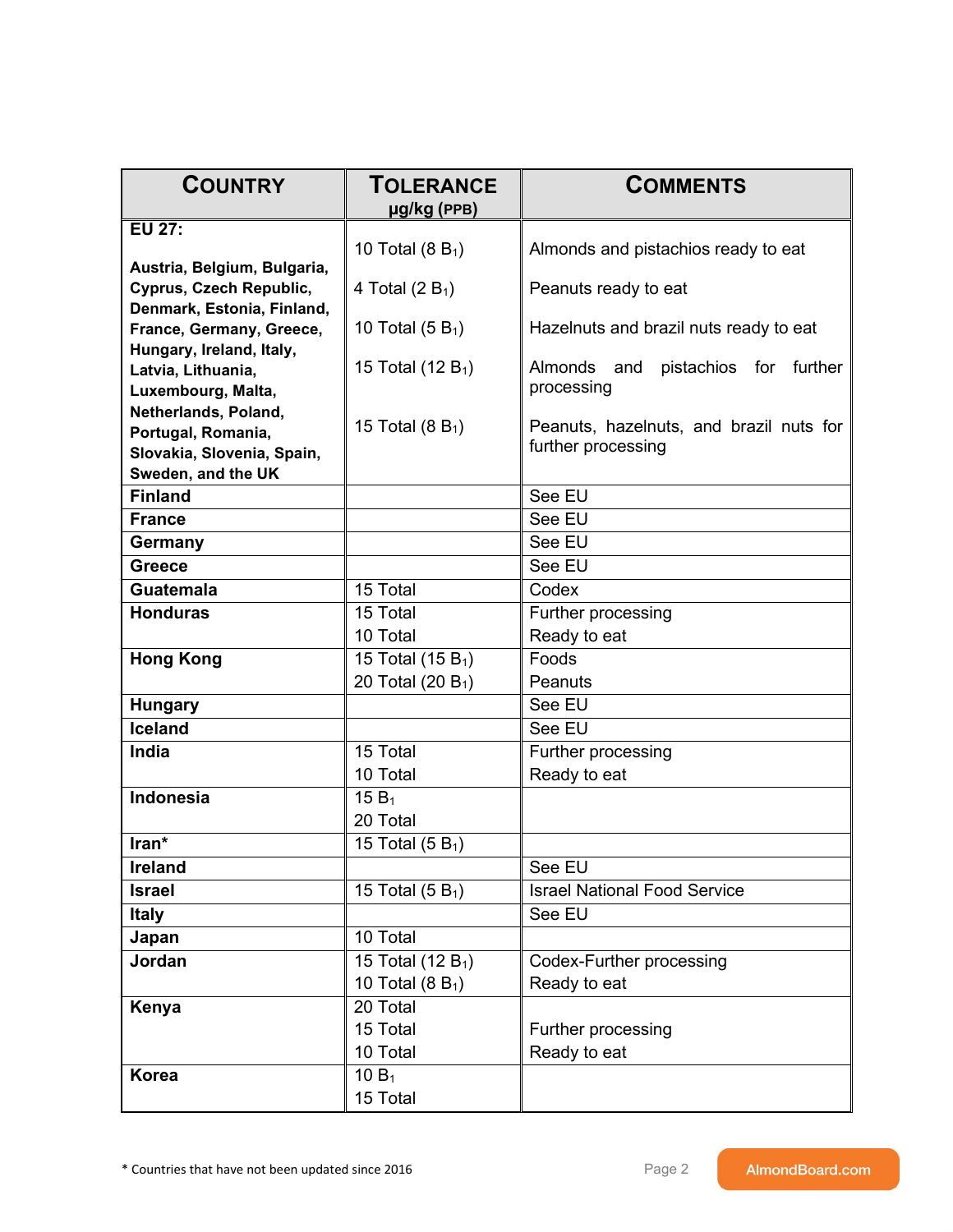| <b>COUNTRY</b>         | <b>TOLERANCE</b><br>µg/kg (PPB) | <b>COMMENTS</b>                           |
|------------------------|---------------------------------|-------------------------------------------|
| <b>Kuwait</b>          | 20 Total                        | <b>GCC Regulations</b>                    |
|                        | 10 Total                        | Ready to eat                              |
|                        | 15 Total                        | Further processing                        |
|                        | .05 Total                       | Children and infant food                  |
| Latvia                 |                                 | See EU                                    |
| Lebanon*               | 4 Total (2 $B_1$ )              |                                           |
| Lithuania              |                                 | See EU                                    |
| Luxembourg             |                                 | See EU                                    |
| Malawi*                | $5B_1$                          |                                           |
| <b>Malta</b>           |                                 | See EU                                    |
| <b>Malaysia</b>        | 15 Total                        | Further processing                        |
|                        | 10 Total                        | Ready to eat                              |
| <b>Mauritius</b>       | 10 Total $(5 B1)$               | All Food                                  |
|                        | 15 Total $(5 B1)$               | Peanuts                                   |
| <b>Mexico</b>          | 20 Total                        |                                           |
| <b>Morocco</b>         | $8B_1$                          | Office National de Sécurité Sanitaire des |
|                        | 10 $B_2$ $G_1$ $G_2$            | <b>Produits Alimentaires (ONSSA)</b>      |
| <b>The Netherlands</b> |                                 | See EU                                    |
| <b>New Zealand</b>     | 10 Total                        | <b>Nuts</b>                               |
| <b>Nigeria</b>         | $20B_1$                         | National Agency for Food and Drug         |
|                        |                                 | <b>Administration (NAFDAC)</b>            |
|                        | 10 B <sub>1</sub>               | Further processing                        |
|                        | $4B_1$                          | Ready to eat                              |
| <b>Norway</b>          |                                 | See EU                                    |
| Oman                   | 20 Total                        | <b>GCC Regulations</b>                    |
|                        | 10 Total                        | Ready to eat                              |
|                        | 15 Total                        | Further processing                        |
|                        | .05 Total                       | Children and infant food                  |
| <b>Paraguay</b>        | 20 Total                        | All foodstuffs                            |
| <b>Peru</b>            | Total 15                        | Codex                                     |
| <b>Philippines</b>     | 15 Total                        | Further processing                        |
|                        | 10 Total                        | Ready to eat                              |
| <b>Poland</b>          |                                 | See EU                                    |
| Portugal               |                                 | See EU                                    |
| Romania                |                                 | See EU                                    |
| Russia*                | $5B_1$                          |                                           |
| Saudi Arabia           | 20 Total                        | <b>GCC Regulations</b>                    |
|                        | 10 Total                        | Ready to eat                              |